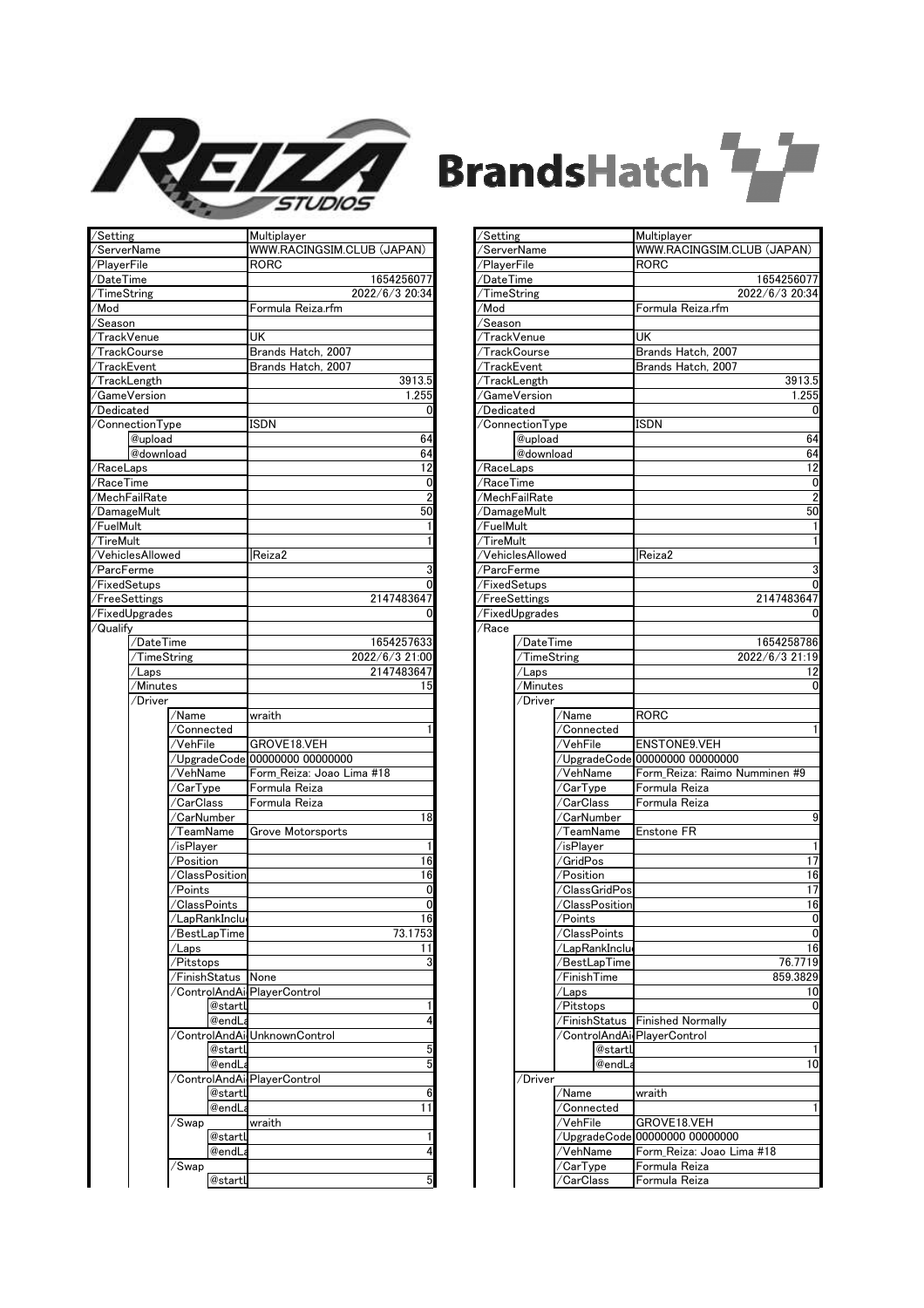|         | @endLa                      | 5                              | /CarNumber     | 18                |
|---------|-----------------------------|--------------------------------|----------------|-------------------|
|         | /Swap                       | wraith                         | /TeamName      | Grove Motorsports |
|         | @startL                     | 6                              | /isPlayer      |                   |
|         | @endLa                      | 11                             | /GridPos       | 16                |
| /Driver |                             |                                | /Position      | 17                |
|         | $\sqrt{\textsf{Name}}$      | <b>RORC</b>                    | /ClassGridPos  | 16                |
|         | /Connected                  |                                | /ClassPosition | 17                |
|         | /VehFile                    | <b>ENSTONE9.VEH</b>            | /Points        | $\mathbf 0$       |
|         |                             | /UpgradeCode 00000000 00000000 | /ClassPoints   | 0                 |
|         | /VehName                    | Form Reiza: Raimo Numminen #9  | /LapRankInclu  | 17                |
|         | /CarType                    | Formula Reiza                  | /Laps          | 0                 |
|         | /CarClass                   | Formula Reiza                  | /Pitstops      | $\Omega$          |
|         | /CarNumber                  | 9                              | /FinishStatus  | <b>DNF</b>        |
|         | /TeamName                   | <b>Enstone FR</b>              | /DNFReason     | Suspension        |
|         | /isPlayer                   |                                |                |                   |
|         | /Position                   | 17                             |                |                   |
|         | <b>ClassPosition</b>        | $\overline{17}$                |                |                   |
|         | /Points                     | 0                              |                |                   |
|         | /ClassPoints                | 0                              |                |                   |
|         | /LapRankInclu               | 17                             |                |                   |
|         | /Lap                        |                                |                |                   |
|         | @num                        |                                |                |                   |
|         | @p                          | 16                             |                |                   |
|         | @et                         |                                |                |                   |
|         | @fuel                       | 0.129                          |                |                   |
|         | /BestLapTime                | 75.8624                        |                |                   |
|         | /Laps                       | 12                             |                |                   |
|         | /Pitstops                   | 6                              |                |                   |
|         | /FinishStatus None          |                                |                |                   |
|         | /ControlAndAirPlayerControl |                                |                |                   |
|         | @startL                     |                                |                |                   |
|         | @endLa                      | 12                             |                |                   |

|            | @endLa  |                                |  | /CarNumber     |                          | 18 |
|------------|---------|--------------------------------|--|----------------|--------------------------|----|
| /Swap      |         | wraith                         |  | TeamName       | <b>Grove Motorsports</b> |    |
|            | @startU |                                |  | /isPlaver      |                          |    |
|            | @endLa  |                                |  | GridPos/       |                          | 16 |
|            |         |                                |  | /Position      |                          | 17 |
| /Name      |         | <b>RORC</b>                    |  | /ClassGridPos  |                          | 16 |
| /Connected |         |                                |  | /ClassPosition |                          | 17 |
| /VehFile   |         | <b>ENSTONE9.VEH</b>            |  | /Points        |                          | 0  |
|            |         | /UpgradeCode 00000000 00000000 |  | /ClassPoints   |                          | 01 |
| /VehName   |         | Form Reiza: Raimo Numminen #9  |  | /LapRankInclu  |                          | 17 |
| /CarType   |         | Formula Reiza                  |  | 'Laps          |                          | ΩI |
| /CarClass  |         | Formula Reiza                  |  | /Pitstops      |                          | 0  |
| /CarNumber |         |                                |  | /FinishStatus  | <b>DNF</b>               |    |
| ∕TeamName  |         | <b>Enstone FR</b>              |  | /DNFReason     | Suspension               |    |